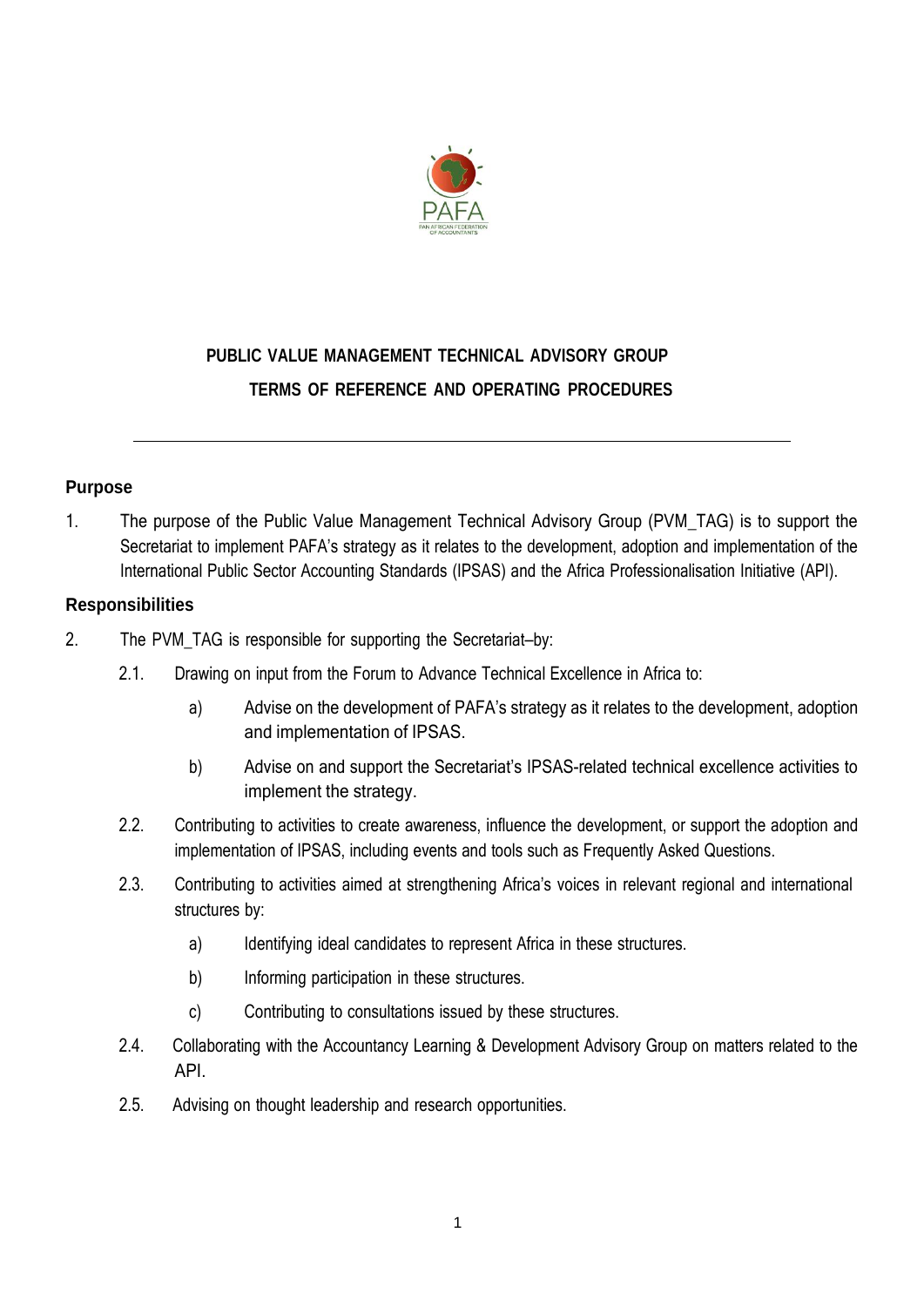

## **Composition and Membership**

- 3. The PVM\_TAG is comprised of not less than 5 members. Members have relevant expertise and experience and are well suited to fulfil the responsibilities set out above. Members are diverse and geographically balanced.
- 4. The Secretariat issues a call for nominations for membership on 1 July every year<sup>16</sup>. Such membership commences on 1 January in the following year.
- 5. Until such time as PAFA has established a Nominating Committee, the Technical Director and chairperson and deputy chairperson of the Forum to Advance Technical Excellence in Africa (Nominations Panel) consider the nominations and identify a chairperson and members for recommendation to the Board.

#### **Term of Office**

- 6. The members serve for three years, renewable once<sup>17</sup>. The chairperson serves for three years, renewable once (irrespective of his/her service as member).
- 7. The Nominations Panel reviews the participation and contribution of individual members (with reference to their annual performance evaluations see paragraph 9) along with the overall membership size and composition as a basis for membership renewal. Vacancies arise when a member's term comes to an end, the member resigns or—based on the Nomination Panel's assessment—is no longer able to commit, participate, or contribute at the expected level. Members who wish to resign does so in writing to the Technical Director.
- 8. Members promptly advise the Technical Director if their role and affiliation change.

## **Performance Evaluation**

9. The PVM TAG evaluates its performance annually in the spirit of continuous improvement. In addition, the chairperson evaluates the performance of the members, and the members evaluate the performance of the chairperson on an annual basis.

#### **Periodic Review of the Terms of Reference**

10. These terms of reference will be reviewed in 2024 and thereafter every three years.

#### **Transitional Arrangements**

- 11. To establish the PVM\_TAG, the Secretariat will issue a call for nominations for 2022 membership on 15 January 2022. The members will be selected and the PVM\_TAG established by 1 April 2022.
- 12. The first term of the members selected in 2022 will end on 31 December 2024. Their second term will be three years and staggered to ensure a one-third rotation every year. That is, one-third of the members will rotate off in 2025, 2026 and 2027. The Secretariat will issue a call for nominations for 2026 membership on 1 July 2025.
- 13. Any vacancies arising between 1 April 2022 and 1 July 2025 will be filled by the Secretariat reaching out to the PAFA Member Organisations. Nominations so received will be reviewed by the Nomination Panel and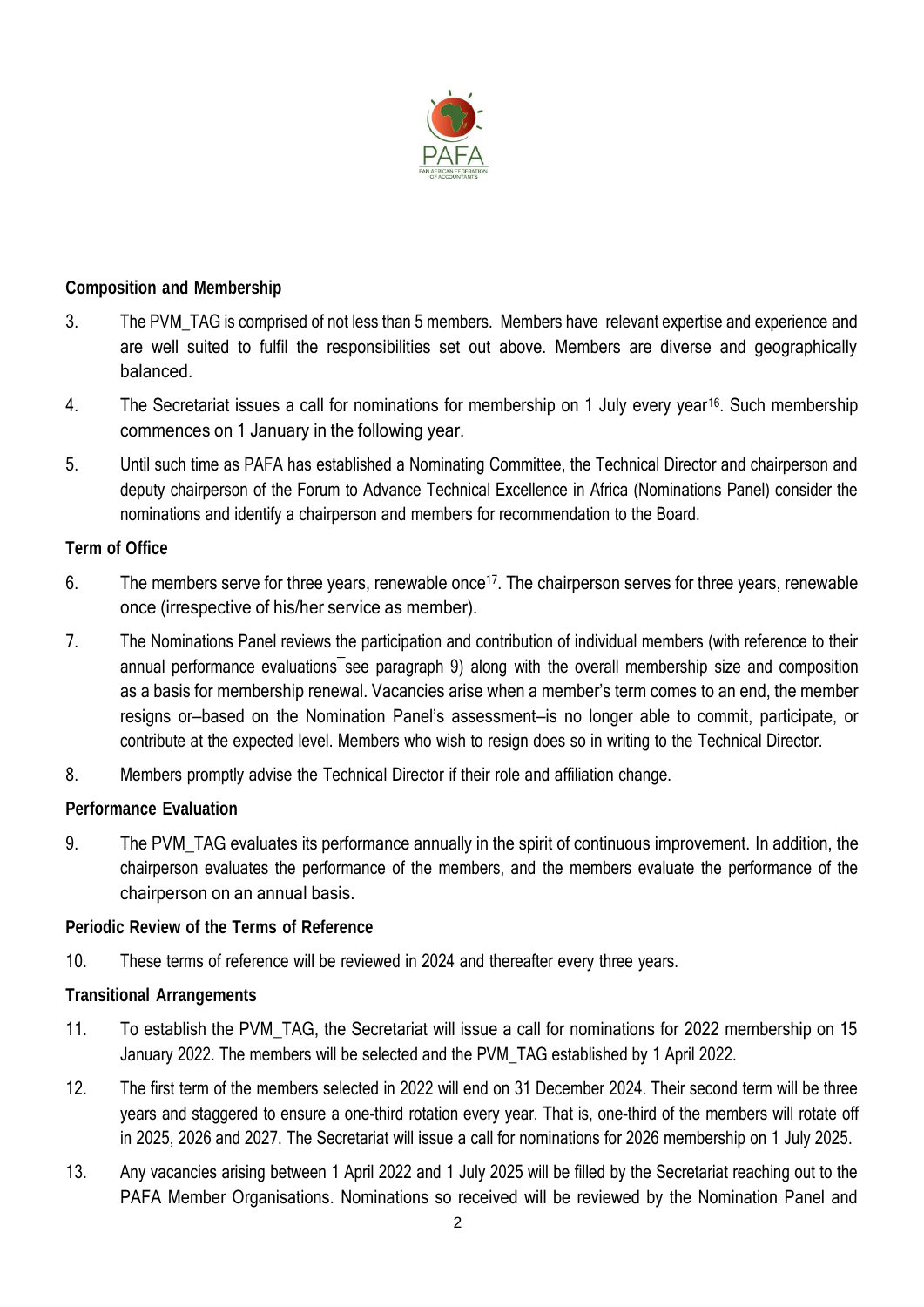

recommendation made to the Board for approval. After 1 July 2025, such vacancies will be filled through the normal nominations process.

- <sup>16</sup> See Transitional Arrangements.
- <sup>17</sup> See Transitional Arrangements.